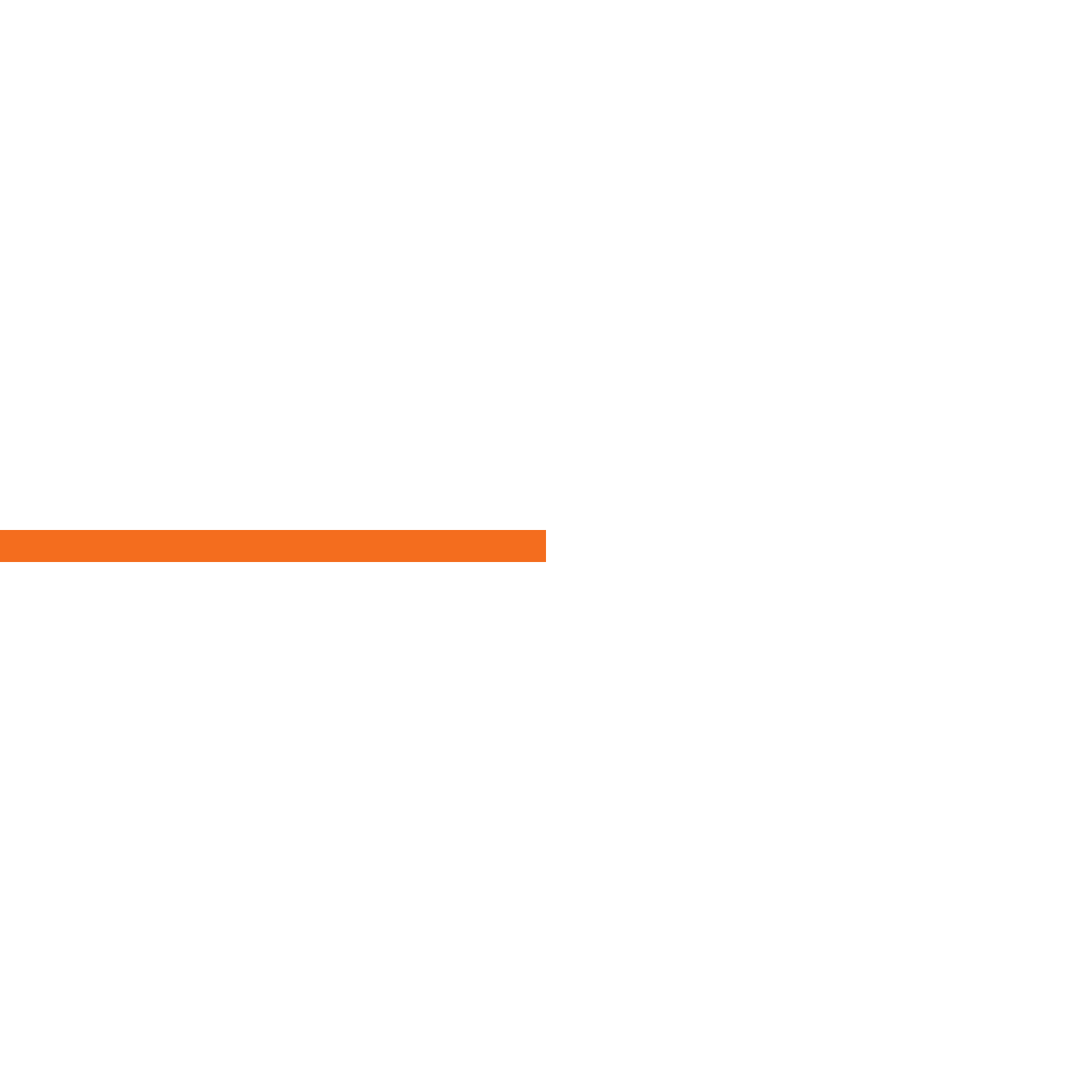# **CHAIRMAN'S REPORT**

2021 was another fantastic year for South Carolina Federal Credit Union, as we continued to serve members with dedication, deepen relationships within our communities, and maintain fiscal soundness. While the effects of the pandemic wore on, the resolve of our members, communities, and employees grew stronger. What a privilege it has been to experience firsthand the commitment to excellence.

As a not-for-profit financial cooperative, South Carolina Federal is overseen by a volunteer board of directors that establishes and reviews the policies of the organization with the help of the senior leadership team. It is my privilege to serve as chairman this year, with this esteemed board, and help guide our credit union to maintain organizational and financial safety while ensuring member service remains a top priority.

The credit union earned numerous media accolades in 2021, including:

- *Charleston City Paper* Best Financial Institution and Best Mortgage Company
- *Charleston Living* Best Credit Union
- *Lowcountry Parent* Best Bank/Credit Union
- *Moultrie News* Best Bank/Credit Union and Best Mortgage Broker
- *Mount Pleasant Magazine* Best Credit Union
- *The Berkeley Independent* and *The Gazette* Best Credit Union

Recognitions like these are especially cherished because they are a testament to the outstanding service we provide and the reputation we have built in the communities we serve. They not only measure the credit union's success, but speak volumes to the quality, dedication, and passion each and every employee brings in service of our members day after day.

In addition to being honored as a best place to bank, we also received several Best Place to Work awards in 2021:

- Ninth time Best Place to Work in South Carolina from the South Carolina Chamber of Commerce; seventh in the state in the large employer category
- Sixth time Best Credit Union to Work For in the United States by the *Credit Union Journal*; fourth overall and second among credit unions with assets over \$1 billion
- Fourth time Glassdoor Best Places to Work; tenth in the small and medium business category
- Glassdoor Top CEO; fifth in the small and medium business category
- Charleston Healthy Business Challenge Platinum Award

In an effort to maintain both a productive workforce and satisfied membership, we regularly solicit member feedback to identify areas in which we are doing well and opportunities for growth. This is done through a national organization called Member Loyalty Group and a measurement tool called Net Promotor Score® (NPS). NPS helps the credit union measure and manage member loyalty and predicts overall business growth and member lifetime value. I am pleased to report that:

- South Carolina Federal's NPS exceeds all average industry scores and surpasses banking industry scores.
- Member experience scores are higher than the credit union industry benchmark.
- The level of service provided in our contact center and financial centers is recognized as best in class by Member Loyalty Group, yielding better scores than 75% of credit unions in the nation.

Another vital tool used to gauge member satisfaction is Google reviews. This online reputation management tool provides unique insights and enables prospective members to obtain a sense of the South Carolina Federal difference by reading unbiased reviews from members like you. Through dedicated focus on providing consistently excellent member experiences, South Carolina Federal surpassed a significant milestone with Google reviews in 2021, as all financial centers achieved four star and higher ratings.

I would like to congratulate the South Carolina Federal team on a job very well done in 2021. Thank you to my fellow board members, our volunteer advisors, and the credit union's senior leadership team for another year of sound governance and quality service delivery.

He John Center

**J. RALPH CATHEY** Chairman, Board of Directors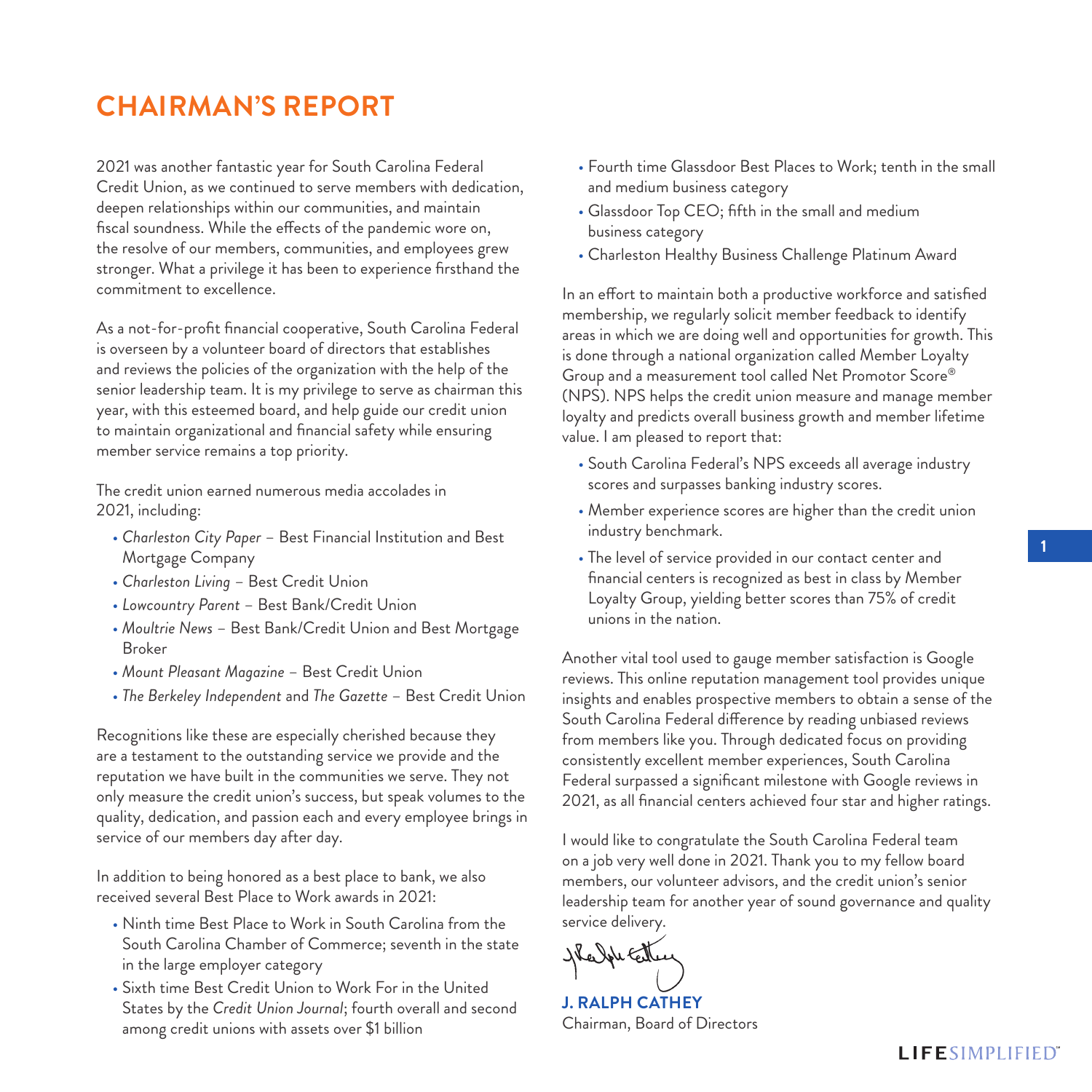## **PRESIDENT'S REPORT**

The year 2021 marked our 85<sup>th</sup> year of serving the great state of South Carolina, and I am so proud of all that we accomplished. Anniversaries are a time to remember the humble beginnings of the credit union and pay homage to the folks who, in 1936, had a vision that accessible financial services be offered to employees of the shipyard. The South Carolina Federal of today continues that mission to bring financial products and services to members, but has expanded well beyond the shipyard to all over South Carolina.

In 2021, in the midst of the ongoing pandemic, the credit union continued to reach and exceed financial and service goals. Looking back, I am proud of how your credit union:

- Continued to navigate the impacts of the pandemic
- Expanded our footprint to serve even more people across the state
- Invested in technology to enhance our members' experience

We worked very hard to reach these goals, all while keeping member and employee safety a top priority. Our contact center and financial centers worked together to provide members with the highest level of service in the safest manner possible. We exceeded almost all of our lending and deposit goals in 2021, which contributed to the financial health and stability of the credit union. As a not-for-profit financial cooperative, when the credit union meets or exceeds financial goals, all members receive the benefits in terms of lower rates, fewer fees, and expanded services.

A particular highlight of 2021 was the board-approved expansion to serve members in the Greenville/Spartanburg area in the upstate of South Carolina. This unique market, nestled in the foothills of the Blue Ridge Mountains, is thriving and we are excited to be part of the growth they are experiencing. We currently have two financial centers in Spartanburg and will soon be welcoming the members of G.H.S. Federal Credit Union in May 2022. In the Charleston area, the credit union added another financial center to the rapidly expanding town of Mt. Pleasant. Conveniently located off Highway 17 in North Mt. Pleasant, this location has seen tremendous activity since it opened its doors in November.

Technology in banking is evolving at a rapid pace and is a mainstay of the member experience. South Carolina Federal continues to strengthen our online presence and improve banking options with convenience and ease-of-use in mind. We added several new features to our online and mobile banking platforms last year, including Zelle®, My Credit Score, Digital Wallet, and member e-sign capability. We also deployed contactless debit cards, making it even easier for members to pay safely and securely.

Our presence on the internet continued to grow through strategic online advertising and we had over 1.1 million people visit our website, scfederal.org, in 2021. The website is typically the first stop for members and potential members seeking information on credit union products and services. It is also a great resource for financial education and an easy way to get connected with a member service representative. Continued investment in our website and other online channels will be crucial to ensuring our members have the tools they need to bank when and where they want.

South Carolina Federal is more than a growing financial institution; we are an organization that is committed to the wellness of our employees and our members, and strive to be a leader in the communities that we humbly serve. Our success in 2021 is a direct reflection of our dedicated volunteers, hardworking staff, and our incredible members who trust us with their financial wellbeing. On behalf of South Carolina Federal, thank you for being a part of our family. Our future is bright, and we look forward to serving you for many years to come.

**R. SCOTT WOODS, CPA, CIA, MBA** President and Chief Executive Officer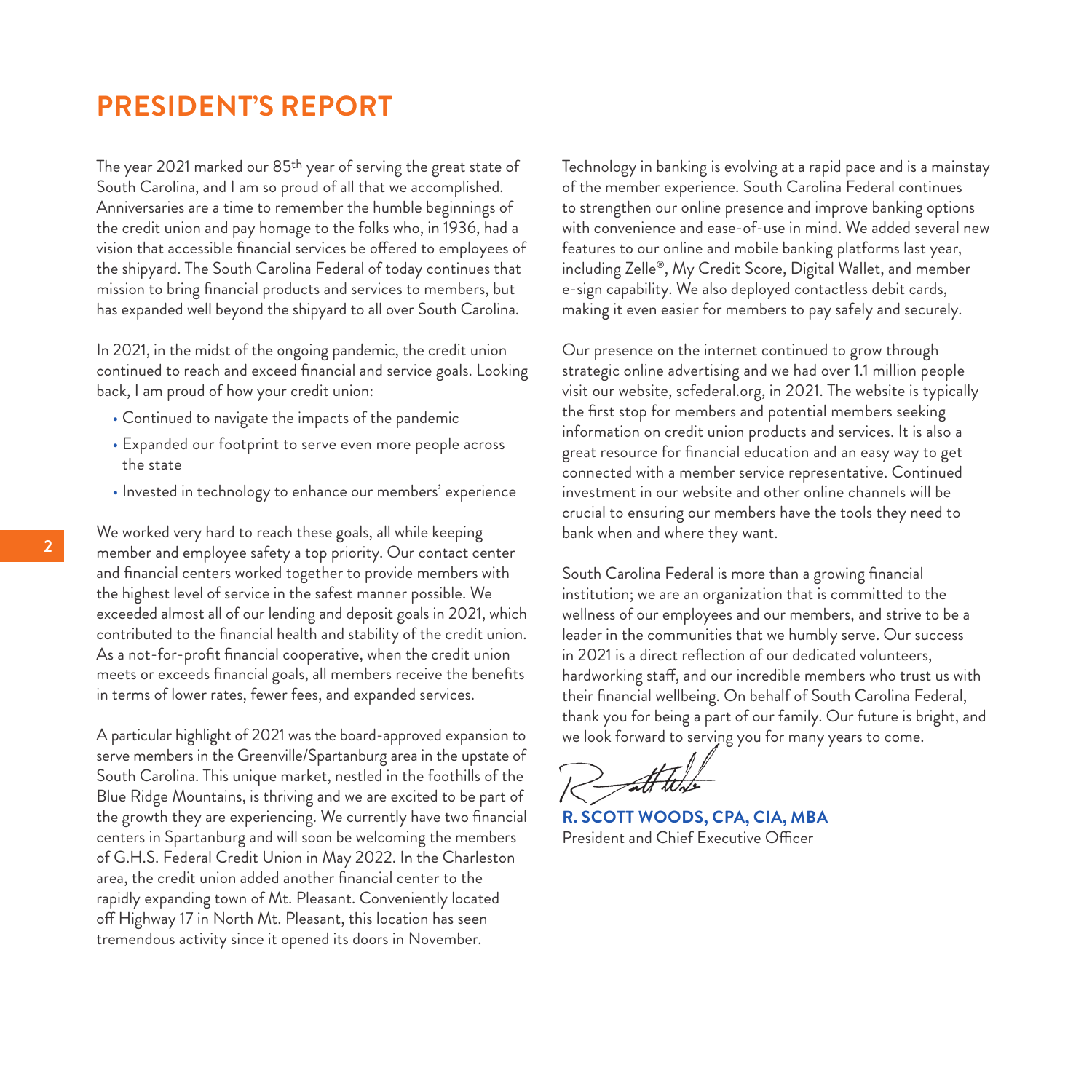# **SUPERVISORY COMMITTEE REPORT**

On behalf of the South Carolina Federal Credit Union Supervisory Committee, I am pleased to present the annual audit report for the year ended December 31, 2021.

By law, credit unions are required to have a Supervisory Committee, which is responsible for the oversight of all financial activities of the Credit Union, including the assessment of management practices required to safeguard South Carolina Federal's assets. At South Carolina Federal Credit Union, five volunteers, appointed by the credit union board, serve to meet the goals and objectives of the Committee.

Specifically, the Committee must determine the sufficiency of the following:

- **1.** Policies and procedures required to safeguard against errors and omissions and to avoid conflicts of interest
- **2.** The proper execution of policies, plans, and procedures by credit union management
- **3.** Internal controls necessary to ensure the financial soundness and stability of the credit union
- **4.** Financial reports and accounting data prepared in a timely manner which properly reflect operations and results

The Committee utilizes the services of both internal and external audit personnel. The Committee regularly meets with the credit union's Audit Services Department to ensure that the department is performing appropriate operational, compliance and financial audits.

Additionally, the Committee meets with independent (external) auditors and federal regulatory examiners to review findings and recommendations, which provide reasonable assurances for adequate safeguarding of credit union assets.

In accordance with NCUA regulations, an independent audit is conducted annually of the credit union's financial reporting. The Committee engaged the services of Doeren Mayhew CPAs and Advisors to perform the 2021 Financial Statement Audit. The Committee has reviewed the audit and is pleased to report that the auditors have issued an unmodified opinion of the credit union's 2021 financial statements.

Based upon the Committee's review of internal and independent external audits, reports of examinations by regulators, and the Committee's own observations, the Committee has concluded that South Carolina Federal Credit Union has institutional practices and policies in place, which are sufficient to ensure that the membership's assets are safeguarded by the credit union.

The volunteer members of the Supervisory Committee are grateful for the opportunity to serve the members of South Carolina Federal Credit Union. We will continue to perform our duties to maintain the trust and confidence, which the members have placed in us.

MOTO Ausonos

**MATTHEW ALEXANDER** Chairman, Supervisory Committee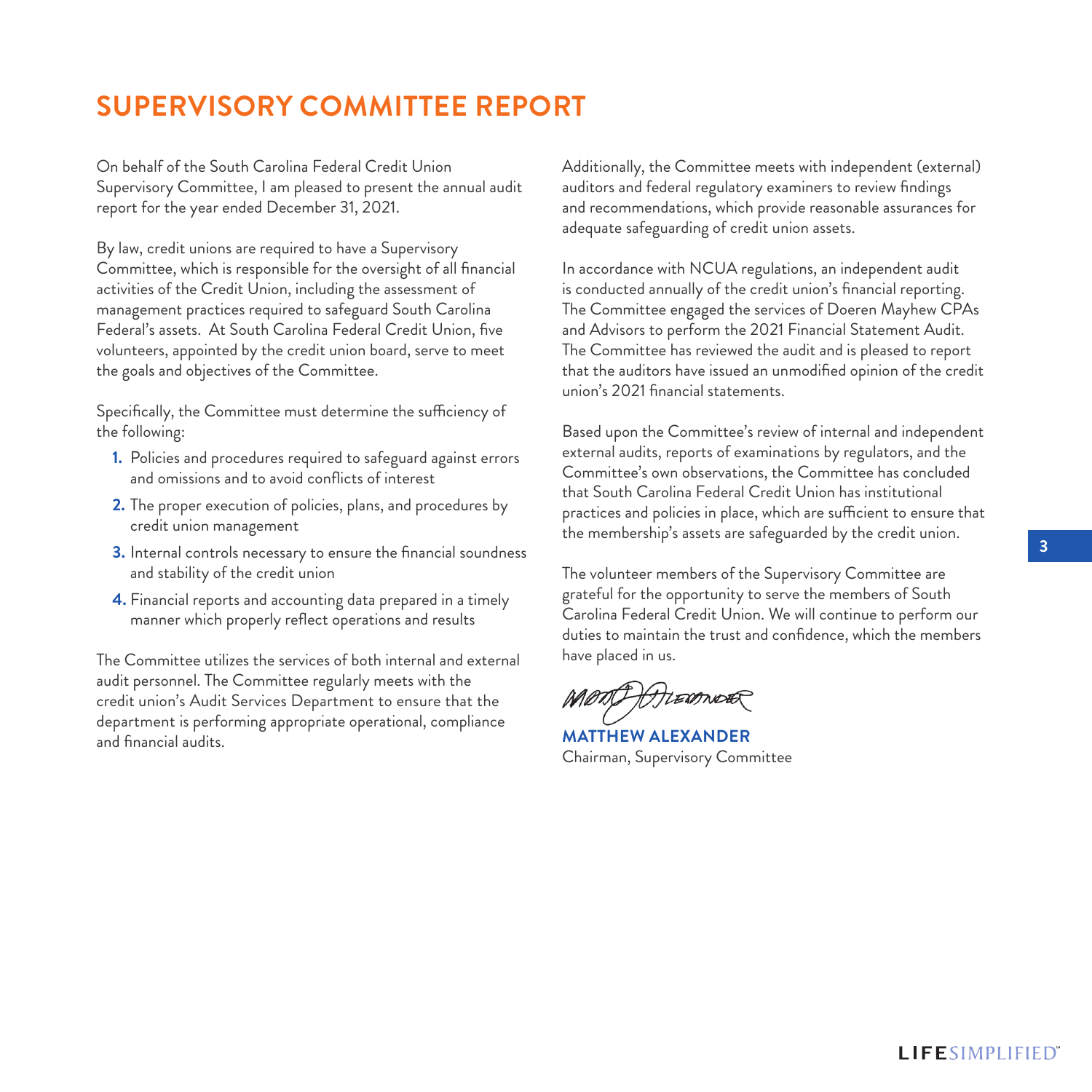# **CONSOLIDATED STATEMENTS OF FINANCIAL CONDITION**

As of December 31, 2021 and 2020

|                                                             | 2021              | 2020              |
|-------------------------------------------------------------|-------------------|-------------------|
| <b>ASSETS</b>                                               |                   |                   |
| Cash and cash equivalents                                   | \$<br>609,294,228 | \$<br>352,707,263 |
| Interest bearing deposits                                   | 1.723.000         | 9,405,000         |
| Loans held for sale                                         | 1,833,550         | 7,863,600         |
| Loans to members, net of allowance for loan losses          | 1,561,824,177     | 1,578,534,942     |
| Federal Home Loan Bank (FHLB) stock                         | 6.509.100         | 8,449,700         |
| Accrued interest receivable                                 | 3,292,821         | 3,537,038         |
| Credit union owned life insurance (COLI)                    | 44,861,271        | 43,666,155        |
| Split-dollar life insurance (SDLI)                          | 62.084.816        | 46,933,372        |
| Prepaid and other assets                                    | 22,882,883        | 24,805,330        |
| Property and equipment, net                                 | 91,477,416        | 87,178,970        |
| Goodwill                                                    | 4,050,360         | 5,834,872         |
| National Credit Union Share Insurance Fund (NCUSIF) deposit | 17,687,440        | 15,367,454        |
| <b>TOTAL ASSETS</b>                                         | \$2,427,521,062   | \$2,184,283,696   |

| <b>LIABILITIES AND MEMBERS' EQUITY</b>       |                 |                 |
|----------------------------------------------|-----------------|-----------------|
| Liabilities:                                 |                 |                 |
| Members' shares and savings accounts         | \$2,009,180,726 | \$1,767,971,578 |
| Borrowed funds                               | 142,412,946     | 158,600,446     |
| Accrued expenses and other liabilities       | 25,039,527      | 26,285,046      |
| Total liabilities                            | 2,176,633,199   | 1.952.857.070   |
| Commitments and contingent liabilities       |                 |                 |
| Members' equity:                             |                 |                 |
| Regular reserve                              | 16,159,488      | 16,159,488      |
| Undivided earnings                           | 225, 158, 136   | 205,696,899     |
| Equity acquired through merger               | 9.570.239       | 9,570,239       |
| Total members' equity                        | 250,887,863     | 231,426,626     |
| <b>TOTAL LIABILITIES AND MEMBERS' EQUITY</b> | \$2,427,521,062 | \$2,184,283,696 |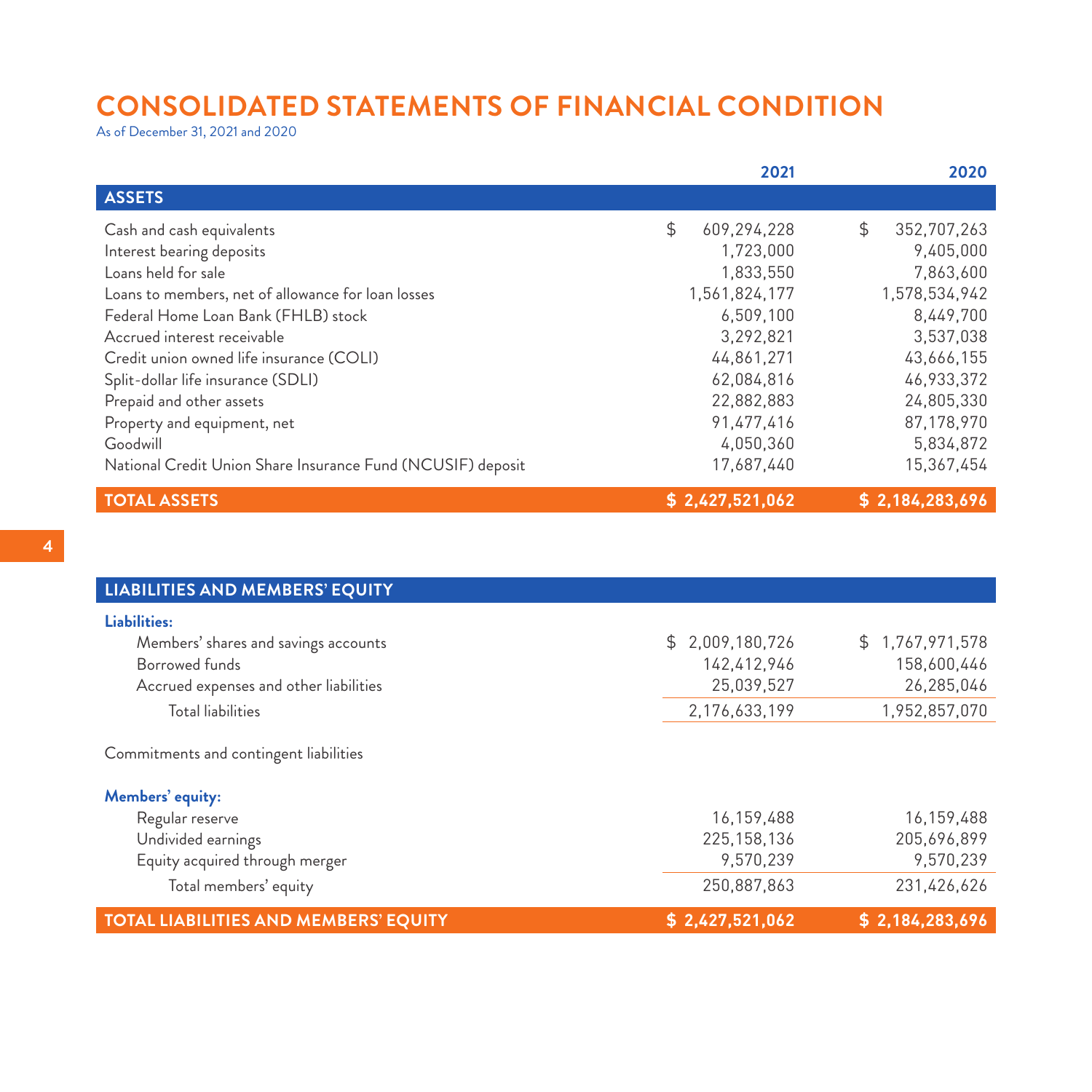# **CONSOLIDATED STATEMENTS OF INCOME**

Years ended December 31, 2021 and 2020

|                                                     | 2021             |               | 2020       |
|-----------------------------------------------------|------------------|---------------|------------|
| <b>INTEREST INCOME</b>                              |                  |               |            |
| Loans to members                                    | \$<br>63,695,441 | $\frac{1}{2}$ | 63,488,446 |
| Investments                                         | 922,966          |               | 1,056,267  |
| Total interest income                               | 64,618,407       |               | 64,544,713 |
| <b>INTEREST EXPENSE</b>                             |                  |               |            |
| Members' shares and savings accounts                | 3,268,890        |               | 4,324,831  |
| <b>Borrowed funds</b>                               | 2,995,514        |               | 3,684,127  |
| Total interest expense                              | 6,264,404        |               | 8,008,958  |
| Net interest income                                 | 58,354,003       |               | 56,535,755 |
| Provision for loan losses                           | 35,000           |               | 4,164,818  |
| Net interest income after provision for loan losses | 58,319,003       |               | 52,370,937 |
| <b>NON-INTEREST INCOME</b>                          |                  |               |            |
| Fees and service charges                            | 21,577,731       |               | 20,367,799 |
| Interchange income                                  | 16,714,425       |               | 14,010,192 |
| Other income                                        | 4,676,098        |               | 2,649,355  |
| Gain on sale of mortgage loans                      | 3,752,430        |               | 6,979,645  |
| Commission on investments services                  | 2,793,054        |               | 1,741,010  |
| Insurance income                                    | 2,605,154        |               | 2,330,864  |
| COLI and SDLI income                                | 1,746,560        |               | 1,952,865  |
| Total non-interest income                           | 53,865,452       |               | 50,031,730 |
| <b>NON-INTEREST EXPENSE</b>                         |                  |               |            |
| Compensation and benefits                           | 48,965,202       |               | 48,334,413 |
| Office operations                                   | 25,264,645       |               | 22,750,433 |
| Office occupancy                                    | 7,076,700        |               | 6,649,083  |
| Other expense                                       | 4,020,262        |               | 4,016,091  |
| Professional and outside services                   | 3,152,553        |               | 3,259,172  |
| Loan servicing                                      | 2,596,326        |               | 4,039,962  |
| Advertising costs                                   | 1,647,530        |               | 1,334,933  |
| Total non-interest expense                          | 92,723,218       |               | 90,384,087 |
| <b>NET INCOME</b>                                   | \$<br>19,461,237 | \$            | 12,018,580 |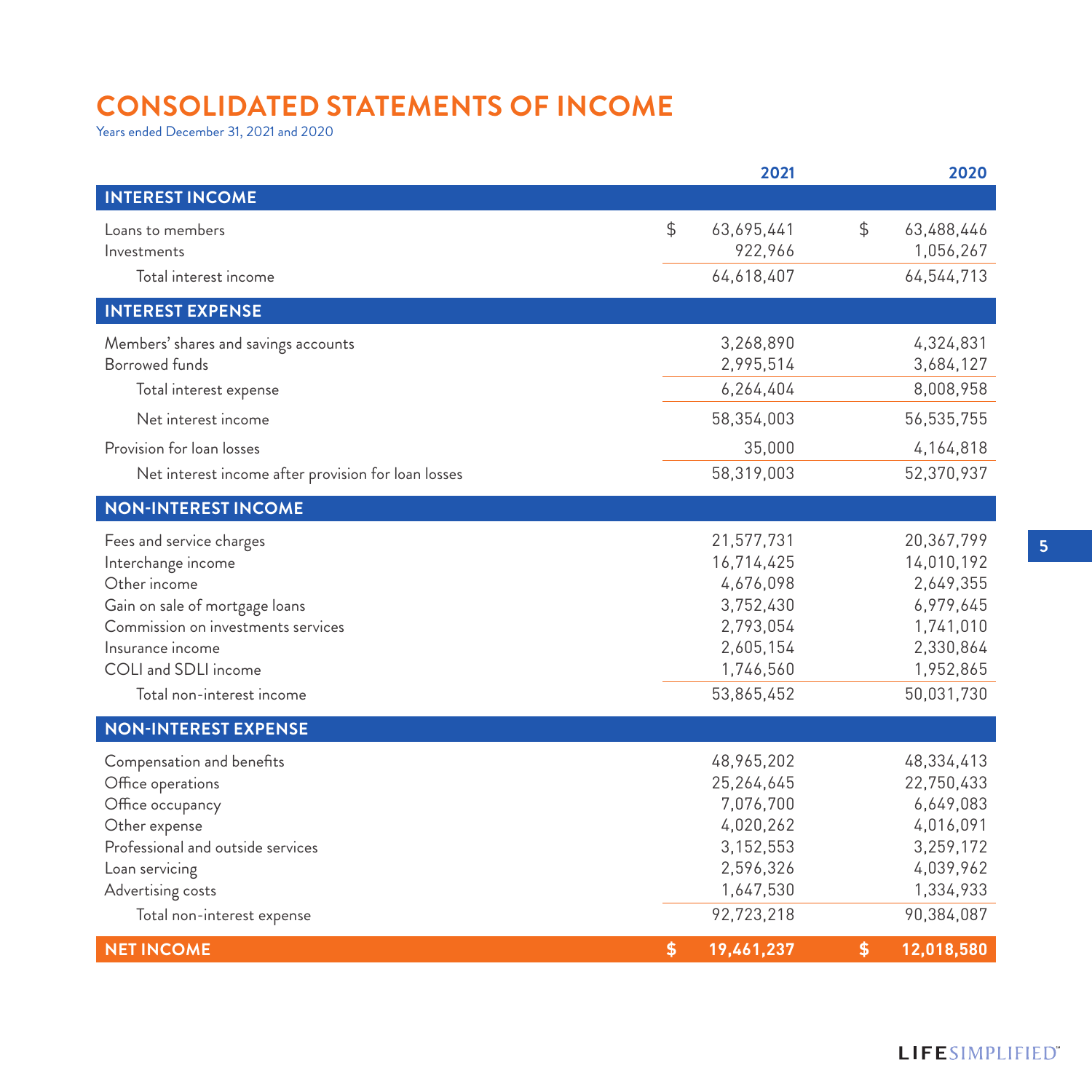## **ANNUAL MEETING MINUTES**

**MONDAY, APRIL 26, 2021 2:00 P.M.**

### **ATTENDEES (Via Zoom)**

### **BOARD OF DIRECTORS:**

**Richard I. Buckner**, Chairman **J. Ralph Cathey**, Vice Chairman **Joseph E. Bolchoz, Jr.**, Secretary **Mary L. Whited, CPA**, Treasurer **COL Kelvin L. Brown**, Member **BG J. Emory Mace (Ret.)**, Member **George H. Shaver**, Member

#### **SUPERVISORY COMMITTEE:**

**Michelle P. Kelley, Esq.**, Chairman **Matthew Alexander**, Vice Chairman **Joseph S. Daning**, Secretary **CAPT. R. Patrick Flynn, Esq.**, Member **Joseph E. Bolchoz, Jr.**, Board Liaison

### **VOLUNTEER ADVISORS:**

**Robert E. Bendetti, Jr., CPA LTC Robert Spafford**

#### **MANAGEMENT:**

**Scott Woods, CPA**, President/CEO **Joe Grech, CPA**, CFO, Finance **Trey Gantt**, COO **Leslie Norris**, CHRO **Dr. Troy Hall**, CSO **Brad Williams**, CTO, Information Technology **David Dulaney**, SVP, Lending Services **Kevin Kosco**, SVP, Retail Sales and Service **Nikki Thompson**, SVP, Audit Services **Kristy Vasquez**, SVP, Marketing **Bonnie Ciuffo**, President, SCF Solutions™, LLC

### **ZOOM MEETING HOST:**

**Laura Morris**, Executive Administrator to Senior Management

### **TRANSCRIBING: Natalie Geiger**, Executive Administrator to the CEO

### **SOUTH CAROLINA FEDERAL CREDIT UNION 2021 ANNUAL MEMBERSHIP MEETING**

South Carolina Federal Credit Union held its 85th Annual Membership Meeting on April 26, 2021, via Zoom. Mr. Richard Buckner, Board Chairman, called the meeting to order at 2:00 p.m., and several administrative protocols were reviewed by Mr. Woods.

Mr. Buckner asked if a quorum of the membership was present. Mr. Bolchoz confirmed a quorum, and Mr. Buckner declared the 2021 Annual Membership Meeting officially in session. Mr. Buckner welcomed members to the meeting, introduced himself as the Chairman and subsequently introduced the members of the Board of Directors, Supervisory Committee, Volunteer Advisors, and the President and CEO.

Mr. Buckner requested a motion to approve the minutes of the annual membership meeting held August 24, 2020. Ms. Whited moved to approve the minutes, and COL Brown seconded. The motion carried.

Mr. Buckner then invited Ms. Whited to provide the **Treasurer's Report** and share the 2020 year-end figures with the membership:

- **Dividends Paid to Members** South Carolina Federal paid \$4.3 million in dividends to members in 2020, compared to \$5.2 million in 2019. This was a 17% decrease, which resulted from lower rates during the year.
- **Deposit and Loan Growth** Deposits increased by 23.1%, while Loans increased by 8.1%.
- **Asset Growth** Assets are all tangible property or rights such as loans, investments, cash and receivables owned by the credit union. Assets increased by 19%, or \$353 million, and ended 2020 at \$2.18 billion.
- **Delinquency** Delinquency represents the percentage of borrowers who are late paying back their loans. Our delinquency decreased from .34% at year-end 2019 to .12% in 2020.
- **Net Worth** Also known as members' equity, Net Worth represents accumulated earnings of the credit union set aside to guarantee the safety and security of member deposits. Net Worth decreased from 11.60% at year-end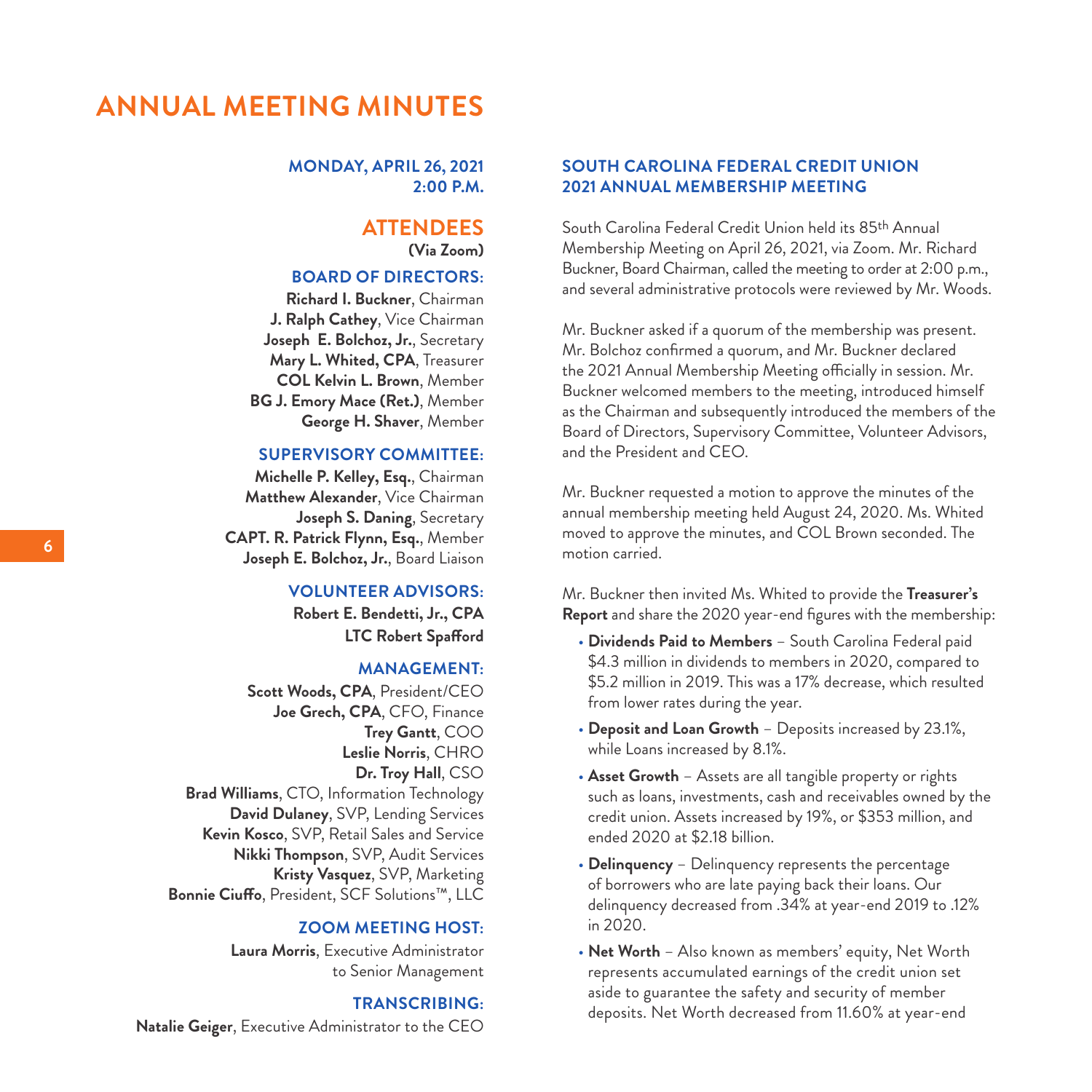# **ANNUAL MEETING MINUTES** (continued)

2019 to 10.59% at year-end 2020. This is a very strong number, which is well within federal regulations and within the capital plan established by the Board to ensure the safety of member deposits.

This concluded the Treasurer's Report. The floor was returned to the board chairman.

Mr. Buckner thanked Ms. Whited for the Treasurer's Report and turned the floor over to Ms. Kelley for the **Supervisory Committee Report**. As stated in the 2020 Annual Report, the Supervisory Committee engaged the services of Doeren Mayhew CPAs and Advisors to perform the 2020 Financial Statement Audit for South Carolina Federal. The committee reviewed the Audit Report by Doeren Mayhew and confirmed that the auditors issued an unmodified opinion of the credit union's 2020 financial statements. Based on the committee's review of the internal and independent external audits, reports of examinations by regulators, and the committee's own observations, they concluded that South Carolina Federal has sufficient institutional practices and policies in place to ensure the members' assets are safeguarded by the credit union. Ms. Kelley stated the volunteers who serve on the Supervisory Committee are grateful for the opportunity to serve the members of South Carolina Federal. This concluded the report of the Supervisory Committee. The floor was returned to the board chairman.

Mr. Buckner thanked Ms. Kelley for her report and asked if there was any unfinished business, but there was none. Mr. Buckner asked if there was any new business. Hearing none, he turned the floor over to Mr. Woods to recognize the charities of the **South Carolina Federal Credit Union Foundation**. The South Carolina Federal Credit Union Foundation was established in 2013. Its mission is to support charitable and educational efforts related to basic human needs, through contributions and volunteerism, for the betterment of the communities served by South Carolina Federal. As of the end of 2020, we donated over \$1.4 million to help people in need throughout the communities we serve, to include the following charities in 2020: the Alzheimer's Association, American Red Cross Chapters of the Lowcountry, Midlands, and Spartanburg/Florence, the Lowcountry Food Bank, Lowcountry Orphan Relief, MUSC Children's Hospital, Prisma

Health Children's Hospital of the Midlands and Upstate, McLeod Children's Hospital, Water Mission, My Sister's House, Trident United Way, United Way of the Midlands, Georgetown County United Way, Florence County United Way and United Way of Spartanburg. Employees pledged \$85,448 to external charities and \$24,464 to the credit union's Employee Relief Fund. The credit union pledged \$50,000 as its corporate match to external charities, and member contributions totaled \$15,181, for a grand total of \$175,093. The floor was returned to the board chairman.

Mr. Buckner asked if there was any additional new business. Hearing none, he turned the floor over to Gen. Mace for the **Nominating Committee Report** and election results. At the end of 2020, two positions on the Board were open for renewal. An announcement was placed in our members' September 2020 statements; however, no nominations were received from the membership. Based on the individuals' qualifications, their commitment to service to South Carolina Federal, and in accordance with Article 6, Section 3 of the Credit Union bylaws, the Nominating Committee recommended Mary L. Whited, CPA and COL Kelvin L. Brown, to serve on the Board of Directors each for a three-year term to expire in April 2024. In accordance with Article 5, Section 1 of the Credit Union bylaws, Mary L. Whited, CPA and COL Kelvin L. Brown, were elected by acclamation to the Board of Directors of South Carolina Federal. This concluded the report, and the floor was returned to the board chairman, Richard Buckner, for the Chairman's Report

Mr. Buckner stated the **Chairman's Report** could be found on page one of the 2020 Annual Report, which meeting attendees received by email. The 2020 Annual Report may also be found on the credit union's website, scfederal.org. Mr. Buckner shared that serving as chairman of the board for South Carolina Federal Credit Union the past two years had been both a great privilege and responsibility. The credit union's board of directors, supervisory committee members, and volunteer advisors are volunteers who share their collective experience and insights because they are invested in the success of the credit union and future of this industry. 2020 was a year unlike any other in the history of the credit union. While it was full of challenges and changes, 2020 was also a year of triumphs and a lot for which we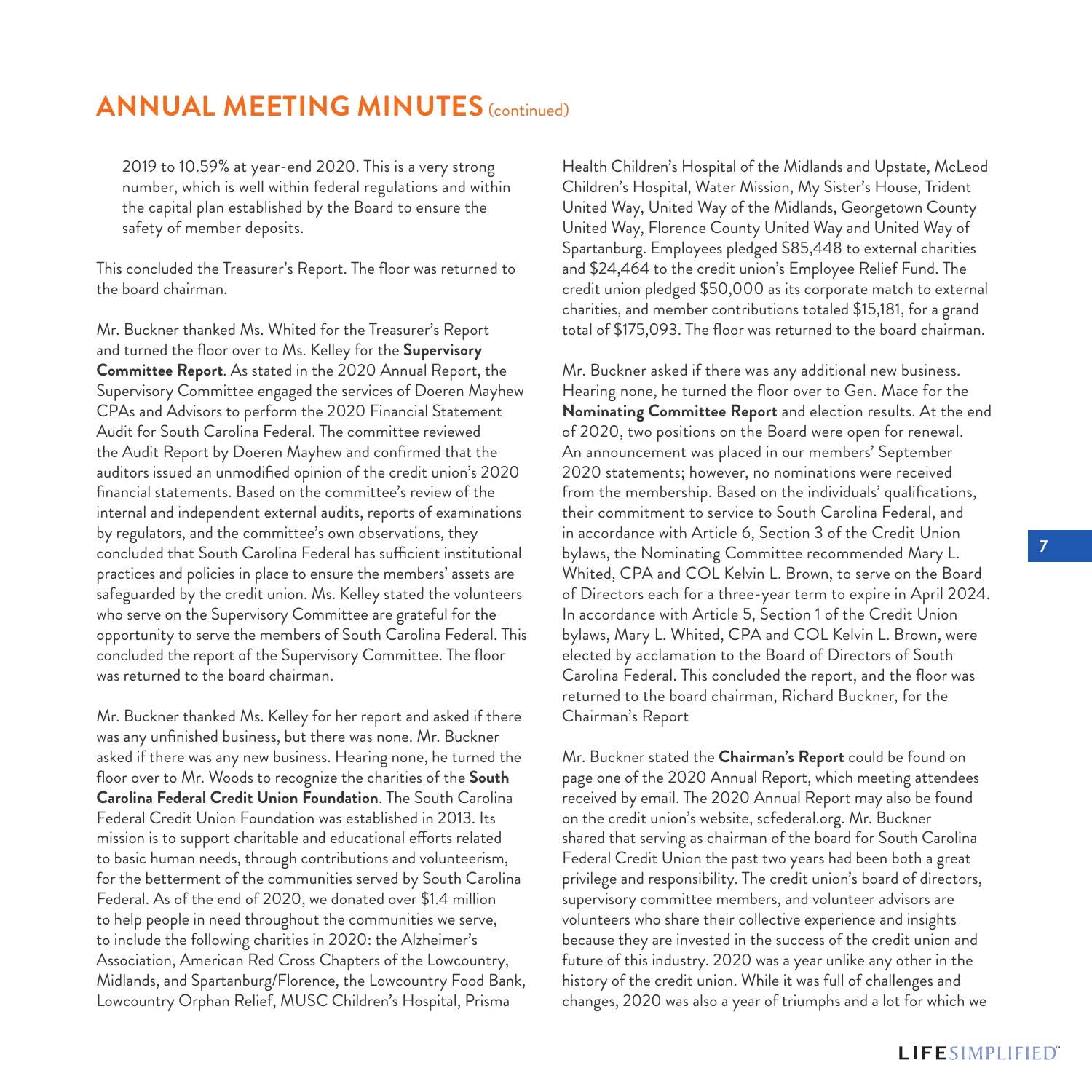# **ANNUAL MEETING MINUTES** (continued)

remain proud. Just a few of the many "best of" awards included recognition from the *Charleston City Paper*, *Charleston Living*, *Moultrie News*, and *Forbes*. As an employer, South Carolina Federal also received the following accolades: Eighth time Best Place to Work in South Carolina and winner of the Excellence in Workplace Diversity Award from the South Carolina Chamber of Commerce; fifth time winner of the "Best Credit Unions to Work For" in the United States by the *Credit Union Journal*; third time Glassdoor "Best Places to Work" in the small and medium business category; and finally, our Chief Human Resources Officer, Leslie Norris, was named HR Professional of the Year by the South Carolina Chamber of Commerce. Our Net Promoter Score, which is a measurement of member loyalty, remained higher than the industry average, indicating members are consistently pleased with the level of service they receive from the credit union. In closing, Mr. Buckner thanked his fellow board members, other volunteers, the management of South Carolina Federal, the credit union's hard working, dedicated staff, and devoted membership. The floor was returned to Mr. Woods to present the President's Report.

Mr. Woods provided the **President's Report**, which could be found on page two of the 2020 Annual Report. He thanked the members who joined South Carolina Federal Credit Union's 2021 annual meeting remotely again this year. Mr. Woods acknowledged that the members of South Carolina Federal have shown patience, agility, and loyalty in the face of extremely challenging circumstances. He also recognized the credit union's employees who worked tirelessly to serve the membership and communities in 2020, all while doing so from remote work environments and financial centers outfitted with an array of new health and safety fixtures and protocols. While we faced significant challenges in 2020, together, the year was navigated with resolve, passion, and dedication.

Looking to 2021, Mr. Woods stated he was optimistic about what the future holds, but realized the credit union will feel the impacts of the pandemic for some time. South Carolina Federal employees will continue to work diligently to ensure our members are able to keep more of their hard-earned money in their pockets and take advantage of opportunities in the market. Our financial centers remain poised to assist members with their loans and deposit needs, while our Business Services team remains steadfast in their desire to help businesses flourish. South Carolina Financial Solutions™, LLC, our subsidiary credit union service organization, stands ready to assist members with their retirement goals and offers a variety of insurance options for protection when it is needed most.

South Carolina Federal will focus on four priorities in 2021:

- **1.** Maintaining the safety and soundness of the credit union through strategic leadership, efficient and effective operations and maintaining our financial strength
- **2.** Continuing to achieve high levels of member service and remaining dedicated in helping members reach comprehensive financial wellness and achieve their personal financial goals
- **3.** Building upon brand and product awareness in the Greenville market will be a key 2021 initiative as we continue our expansion into the upstate of South Carolina
- **4.** Remaining a "Best Places to Work" company by building employee engagement and maintaining a corporate culture where employees feel valued, included, and accepted

Finally, Mr. Woods extended his sincere appreciation to the credit union's volunteer leaders and dedicated employees. He thanked South Carolina Federal's member-owners for their trust and partnership and for allowing us to meet their financial needs and invest in the communities we share. As no questions were submitted from the membership in advance, the floor was returned to the board chairman for adjournment of the meeting.

There being no further business to discuss, Mr. Buckner thanked the members again for their membership and requested a motion to adjourn the meeting. COL Brown moved to adjourn, and Mr. Bolchoz seconded. Mr. Buckner declared the meeting adjourned at 2:17 p.m.

Respectfully submitted,

Joseph E Bolhom Jr

**JOSEPH E. BOLCHOZ, JR. RICHARD I. BUCKNER** Secretary, Board of Directors Chairman, Board of Directors

Buc